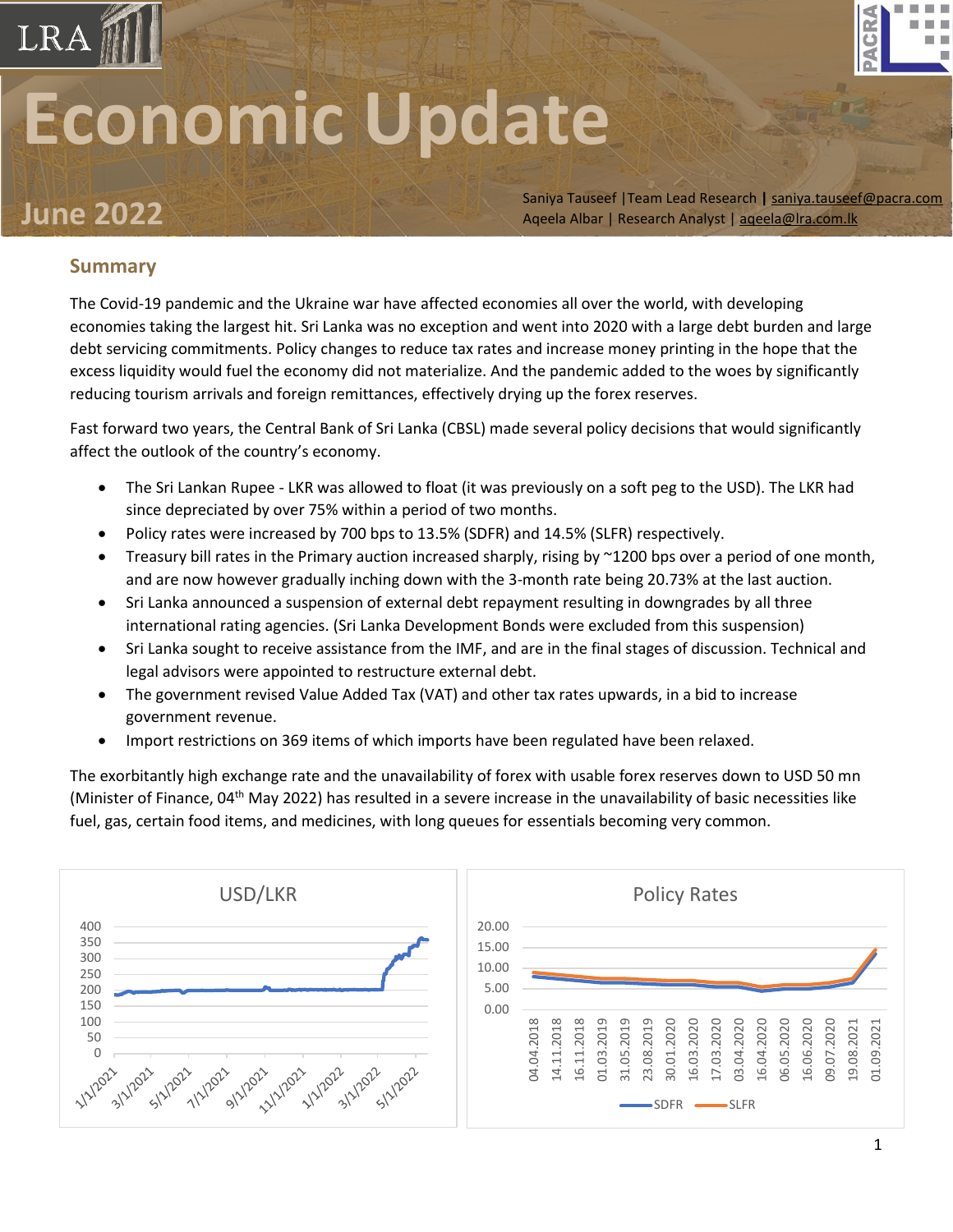#### **Real sector**



The economy grew by 3.6% in CY21, compared to the 3.6% decline in CY20. The industries sector recorded an annual growth of 1.75% a turnaround from the previous year when it was severely affected by lockdowns and supply pressures. The services sector too recorded a growth of 1.3%, which too is a turnaround from the effects of the lockdowns of the previous year. The revival of both the domestic and foreign hospitality sectors two contributed significantly to this. The agricultural sector however was impacted negatively by the ban on chemical fertilizer and declined by 0.04%.

While official statistics for the performance of the real economy in the year 2022 have not been released yet, shortage of fuel, power interruptions, difficulties in sourcing raw materials, and escalating raw material prices due to the LKR depreciation have affected all three sectors of the economy. Fuel and power issues will have to be sorted out before the real economy can achieve some form of stability this year. As there is not sufficient clarity in the way forward for the economy, and the IMF debt restructuring plans, LRA expects GDP growth to decline to about 2% in CY22.

#### **Inflation**



Inflation (CCPI) has been rising rapidly since September CY21, hitting double digits in December CY21. CCPI in May 2022 was 39.1%. Food inflation has increased up to 57.4% and this has severely affected the general population.

Inflation woes are expected to continue due to high prices of fuel and other vital imports due to the foreign exchange limitations, supply chain issues, and the depreciating LKR. The high inflation is expected to continue to mid-CY22 after which it would reduce since the base would be high. The increased interest rates are expected to curb demand, however, it will not be able to resolve supply chain issues.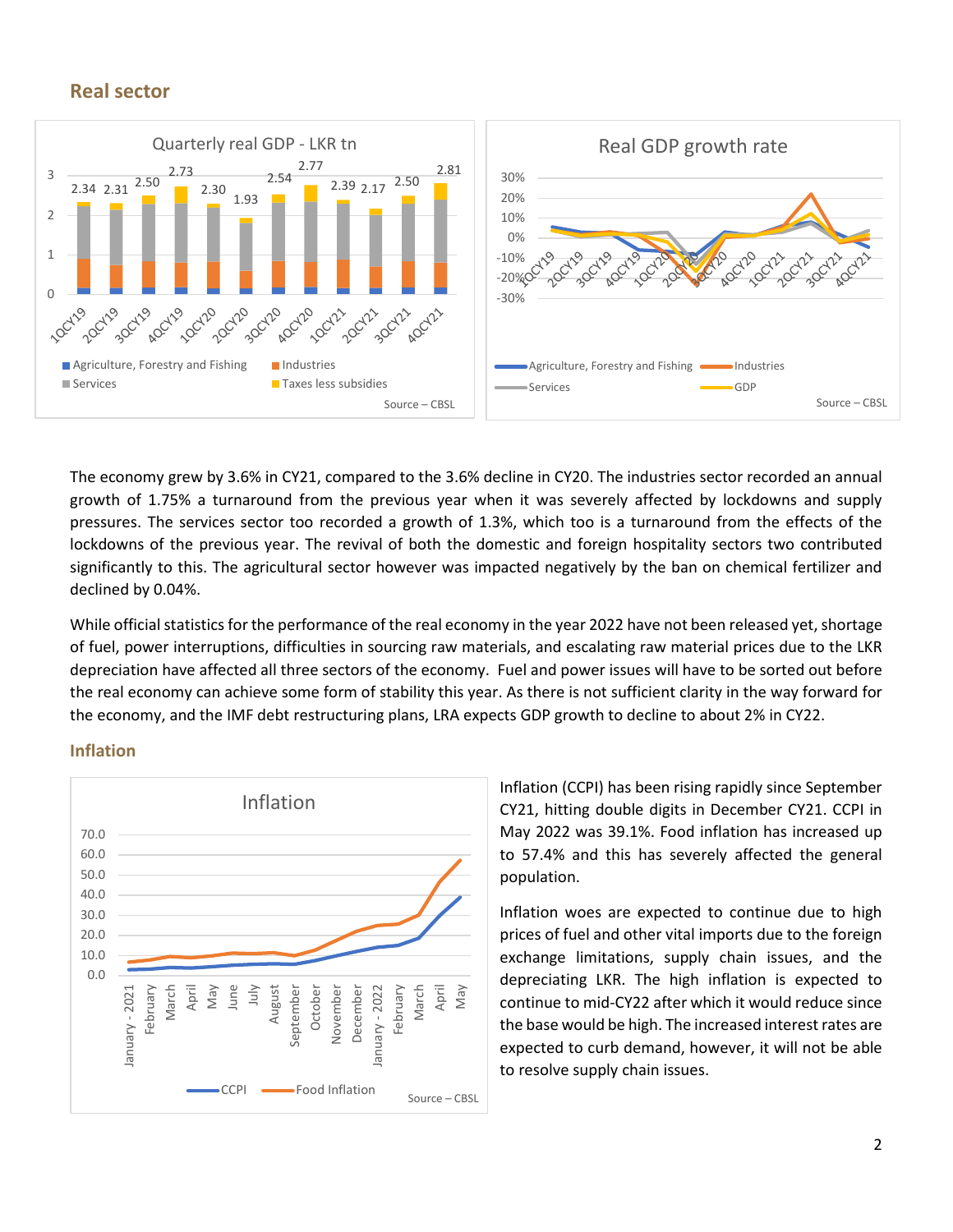# **Fiscal Sector**



Total government revenue and grants for CY21 were LKR 1.46tn, a 6.6% increase from the previous year. And the total government expenditure was LKR 2.75tn, a 7.8% increase from the previous year. The fiscal deficit is LKR 1.3tn, a 9.3% increase from CY20.

One of the main reasons for the economic woes the country is facing at this moment is due the reduction in government revenue which was a direct result of reducing tax rates in late CY19.

Tax revenue as a % of GDP has declined somewhat in CY16 and CY18, however since CY19, the decline is significant.



The fiscal deficit was financed largely through domestic debt. This resulted in total government debt increasing by 16.4% in CY21 compared to end CY20.

The forex crisis has pushed the government to request credit facilities and multilateral and bilateral loans in CY22, which will result in a further increase of the loan stock of the country.

## **External Sector**

Merchandise exports have performed marginally better (9%) in the first three months of CY22 (USD 3.2bn) compared to the same period in CY21 (USD 3.0).

While the depreciating LKR is expected to help exporters, the Sri Lankan export industry is heavily dependent on imported raw materials, and hence supply shocks are affecting this sector too. The apparel manufacturing industry, the largest exporter in the country is already facing this and losing to competition due to being unable to meet orders.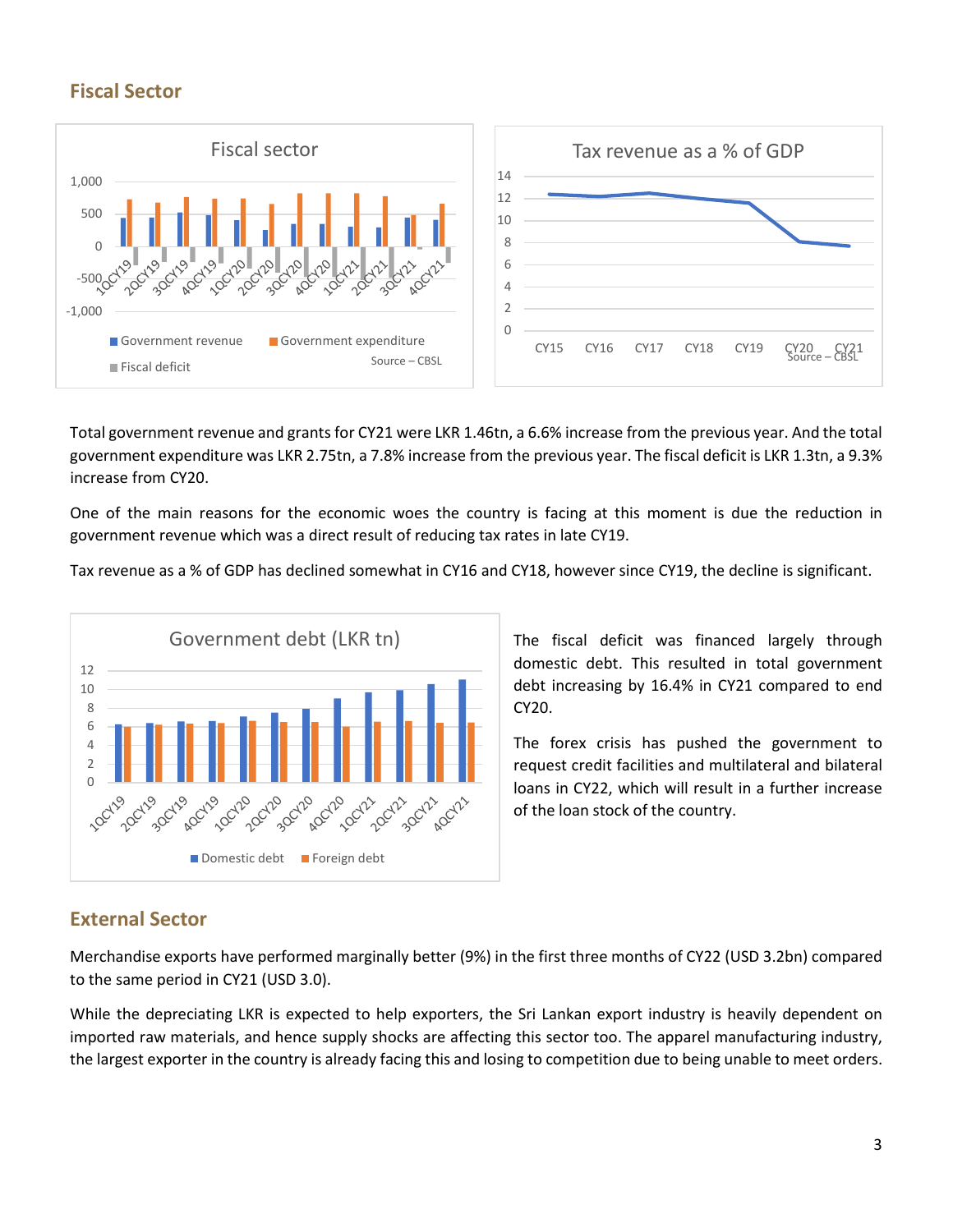

Merchandise imports too have increased in the first three months of CY22 to USD 5.7bn, a 12.1% increase from the USD 5.0bn recorded in the same period in CY20.

The trade deficit widened by 16.7% in the first three months of CY22 and is expected to widen further due to global supply issues fuelled by the Russia-Ukraine crisis, increasing prices due to global inflation, and the negative effects experienced by the domestic exporters as outlined above. The widening trade deficit would put further pressure on the current account and the forex reserves giving rise to a vicious

cycle. Imports done on trade credit could reduce the trade gap, but would add to the government's foreign currency debt burden.

Sri Lanka will be relying heavily on credit lines given by friendly nations to purchase its essentials. A USD 1bn credit line was received from India which is almost exhaust and the government is in the process of requesting further credit of USD 1bn each from India and China, to get through the next few months.

#### **Current Account**